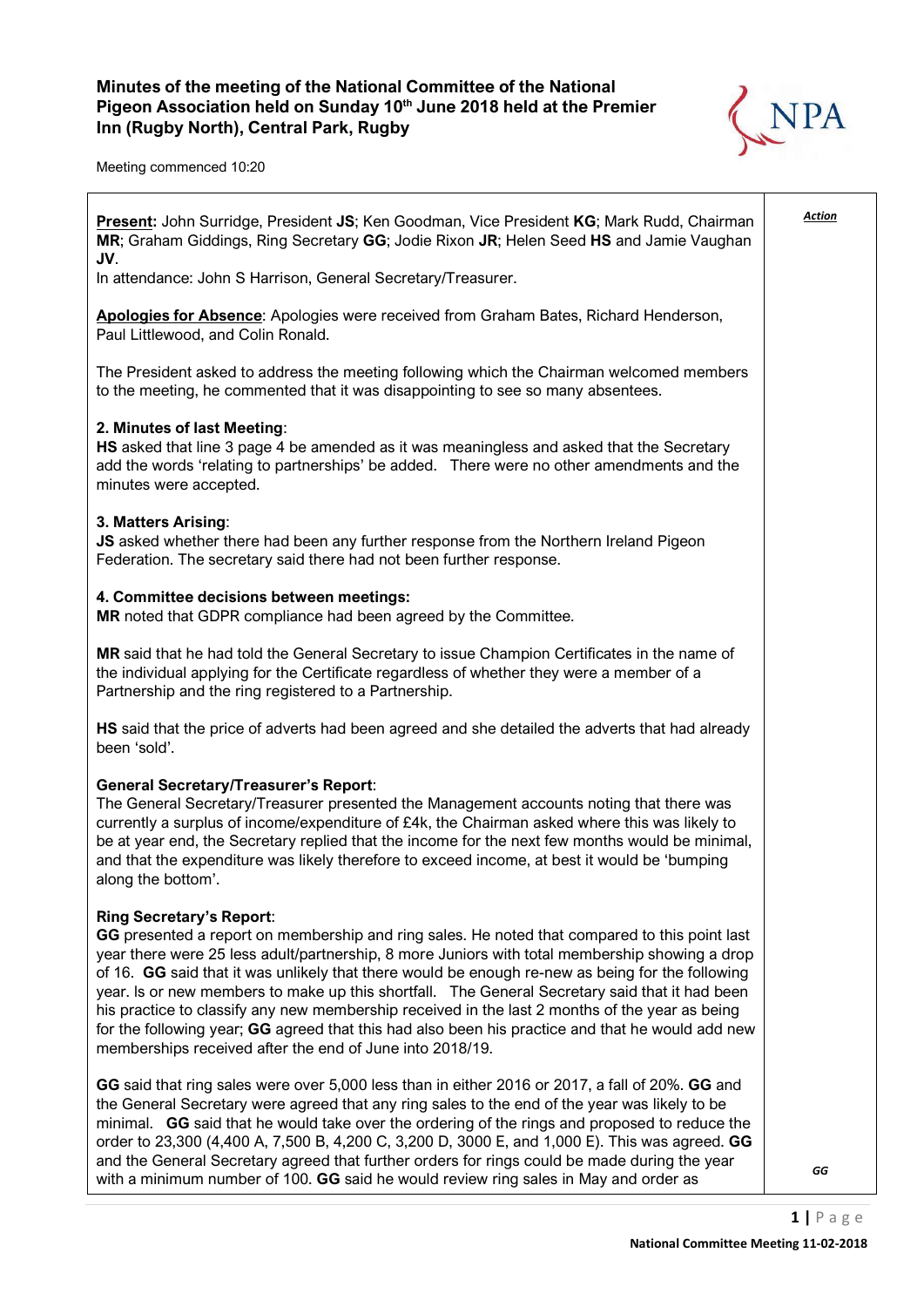| required. MR asked GG to send copies of the Membership and Ring sales to the absent<br>Committee Members.                                                                                                                                                                                                                                                                                                                                              | GG                     |
|--------------------------------------------------------------------------------------------------------------------------------------------------------------------------------------------------------------------------------------------------------------------------------------------------------------------------------------------------------------------------------------------------------------------------------------------------------|------------------------|
| GG reported that the majority of 'Lost Birds' were racers or from USA, the General Secretary<br>agreed that this was the case with birds reported to him. HS said that there were now additional<br>filters on the website and that spam and other messages should be reduced.                                                                                                                                                                         |                        |
| GG said that he had supplied Graham Bates with the details and said that some 23 exhibitors<br>had paid for Ring Nomination in about 40 'sets of rings.                                                                                                                                                                                                                                                                                                |                        |
| 7 Management<br>7a. General Secretary/Treasurer:<br>MR said that he had received 2 initial enquiries, one asking 'how much', and another from an<br>established member of the Fancy.                                                                                                                                                                                                                                                                   |                        |
| There was lengthy discussion on the document on NPA Functions and activities, and the<br>proposed 'Devolved Activities' circulated by the General Secretary. After discussion the<br>committee agreed that all the activities carried out on behalf of the NPA be divided into 6 roles<br>as laid out in the document attached to the minutes as Appendix 1.                                                                                           |                        |
| It was agreed that the combined, reduced, role of General Secretary & Treasurer be advertised<br>to find a suitable candidate. GG said that he would take over the role Treasurer in a caretaker<br>capacity, or as backstop if an appointment had not been made by September.                                                                                                                                                                         |                        |
| JV offered to take on the duties of Championship Show Coordinator. This was agreed by the<br>Committee and JV would take over the role of checking schedules with immediate effect. The<br>General Secretary said that he would email the full Judges Register to him and also a copy of<br>the Show Returns file. As JV would receive monies for show returns etc it was agreed that the<br>General Secretary arrange for him to have a Pay In book.  | JV<br>GenSec<br>GenSec |
| MR said that he would approach Graham Bates to see if he would take over the duties related to<br>Fancy Pigeon World. GG suggested that Saxoprint be asked for a cost for sending out the<br>magazine, suggesting that continental postal rates would be cheaper than UK. The General<br>Secretary said that he was happy to send out the September issue.                                                                                             | <b>MR</b>              |
| There was a general discussion on honoraria to be paid out as detailed in the document entitled<br>'Remuneration' presented by the General Secretary.                                                                                                                                                                                                                                                                                                  |                        |
| It was agreed that all honoraria be paid quarterly rather than monthly.                                                                                                                                                                                                                                                                                                                                                                                |                        |
| It was agreed that the honoraria for new General Secretary be increased to £1,000.                                                                                                                                                                                                                                                                                                                                                                     |                        |
| HS asked whether the honoraria could be linked to the annual Membership, rather than cutting<br>the honoraria on an annual basis. The General Secretary said that it might be possible to work<br>out a capitation basis. MR asked if he could look into this and circulate to the Committee as<br>soon as possible.                                                                                                                                   | GenSec                 |
| The Committee went on to discuss the provisions put forward by the General Secretary for a<br>smooth transition to the new post holders. The provisions are attached as Appendix X<br>PO Box (Delivery) - The committee agreed that the Abergele PO Box be renewed for 6 months<br>and that a re-direction was put in place for 6 months. A re-direction address to be provided. It<br>was agreed that as a last resort it could be re-directed to GG. | Gen/Sec                |
| <b>Mobile Phone (TescoMobile)</b> - The committee agreed that the phone be transferred to the new<br>postholder in accord with the provisions put forward.                                                                                                                                                                                                                                                                                             | <b>GenSec</b>          |
| <b>Email</b> – The Committee agreed with the provisions put forward.<br>PayPal – It was agreed that HS set up a new PayPal account with GG as soon as he returns                                                                                                                                                                                                                                                                                       | GenSec                 |
| from holiday at the end of June, this would be based on a @yahoo prime account. The change<br>to PayPal would be implemented as soon as possible thereafter.<br><b>Bank Account (NatWest)</b> – The Committee agreed that the three names on the Mandate Colin<br>Ronald, Richard Henderson and Helen Seed were sufficient and did not need changing.                                                                                                  | HS/ GG                 |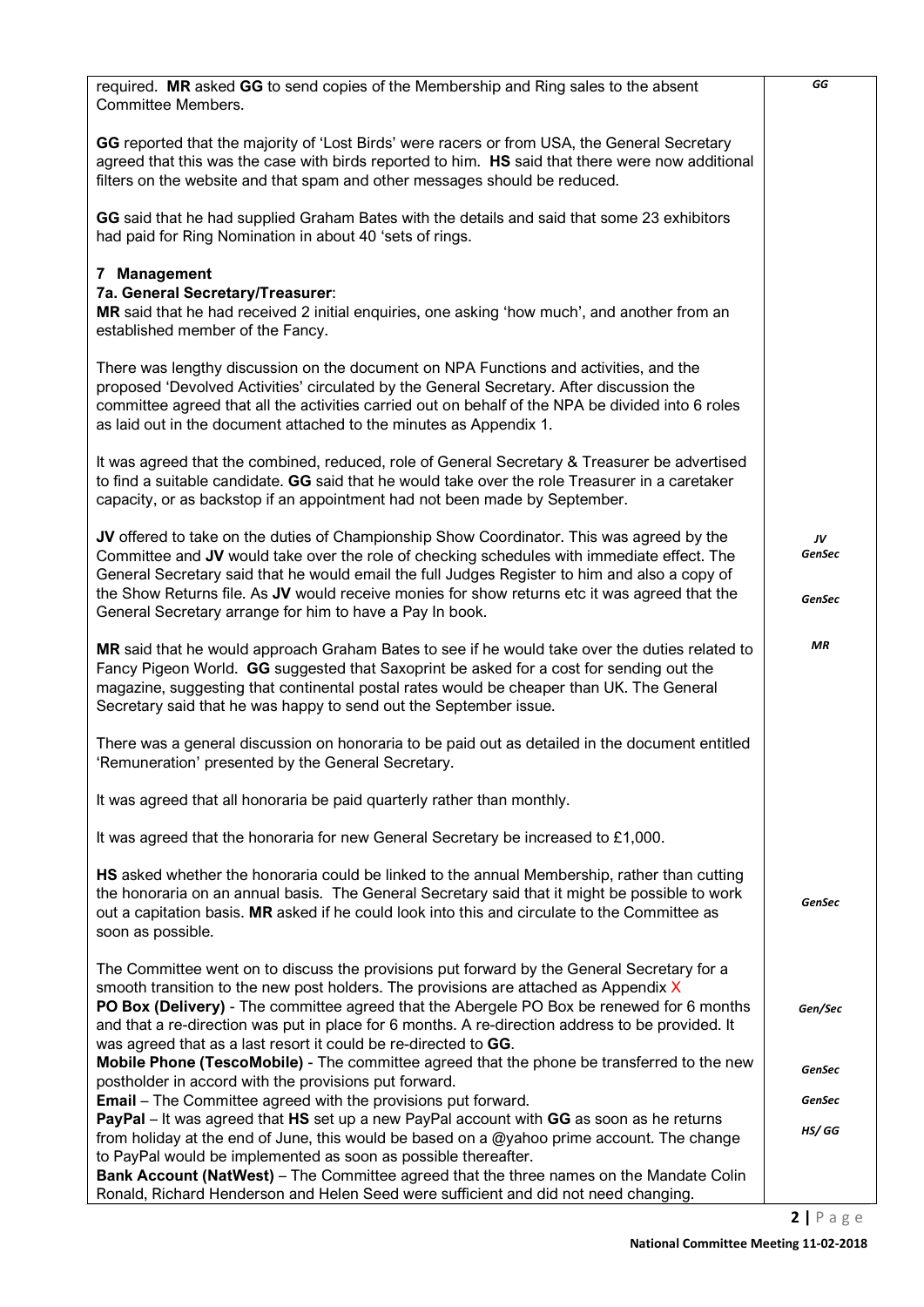| Sainsbury's Bank Card - This was in the name of J S Harrison and could not be transferred.<br>The General Secretary said that he now realised that some items would appear on statements in<br>September and October, for example the room booking for the September meeting and<br>postage/franking of September FPW. It was agreed that the new Treasurer would reimburse<br>such monies.                                                                                                                                                                                                                                                                                                                                                                                                                                                                                                                                                                                                                                                                                                                                                                                                          | <b>GenSec</b>       |
|------------------------------------------------------------------------------------------------------------------------------------------------------------------------------------------------------------------------------------------------------------------------------------------------------------------------------------------------------------------------------------------------------------------------------------------------------------------------------------------------------------------------------------------------------------------------------------------------------------------------------------------------------------------------------------------------------------------------------------------------------------------------------------------------------------------------------------------------------------------------------------------------------------------------------------------------------------------------------------------------------------------------------------------------------------------------------------------------------------------------------------------------------------------------------------------------------|---------------------|
| Pitney Bowes Franking Machine - It was agreed that the General Secretary would retain the<br>franking machine until after the distribution of the September issue of FPW and would then<br>cancel the machine. He said that he would not reclaim any early cancellation fee.                                                                                                                                                                                                                                                                                                                                                                                                                                                                                                                                                                                                                                                                                                                                                                                                                                                                                                                         | <b>GenSec</b>       |
| Electronic Files - It was agreed that the electronic files be transferred onto pen drives for each<br>of the posts/roles. It was agreed that the Chairman have a 'master' copy of all files.                                                                                                                                                                                                                                                                                                                                                                                                                                                                                                                                                                                                                                                                                                                                                                                                                                                                                                                                                                                                         | Gen/Sec             |
| MR thanked the General Secretary for the work he had done, for the provision of information<br>and for clearly laying out the necessary process' for a smooth transition. MR said that whoever<br>receives the post of General Secretary would have a hard act to follow.                                                                                                                                                                                                                                                                                                                                                                                                                                                                                                                                                                                                                                                                                                                                                                                                                                                                                                                            |                     |
| 7b Promotion of the Fancy:<br>HS said that she had now received articles or promises of articles for publication from John<br>Elsdon, Kevin Pratt, Jack Grant, Roy Partington, Dan Jordan and Bob Benson. She said that<br>there was a need for an article on the healthy way to keep pigeons to try and overturn the myth<br>that pigeons are 'flying rats' and it's unhealthy to be near them! HS said that the articles would<br>be sent out one at a time to various publications, in rotation so that they all appeared in each<br>magazine if it is possible. It was agreed that HS approach the following publications 'Cage &<br>Aviary', 'British Homing World', 'Fancy Fowl', 'Small Holder', 'Fur & Feather', and 'Country<br>Weekly'. HS said that she would provide/source photographs to go with the articles. She said<br>that there was a need for many more articles if the promotion was to continue. HS said that<br>suggestions of magazines she could approach would be welcomed.                                                                                                                                                                                               |                     |
| The General Secretary asked what had happened about the 'shows' advert to appear in BHW?<br>HS said that she would send the General Secretary a copy so that he could submit it in middle<br>of August, to appear in the middle of September.                                                                                                                                                                                                                                                                                                                                                                                                                                                                                                                                                                                                                                                                                                                                                                                                                                                                                                                                                        | HS                  |
| 7c Positive Management of the decline:<br>MR said that much of the discussion under 7a had been very good evidence on managing the<br>decline. KG said that he felt it was important that members were able to easily recognise<br>Officers and Committee members at shows and suggested that all the committee should wear a<br>committee badge at shows. JS said that he would sponsor badges for the Committee. MR<br>asked the General Secretary to obtain prices for badges worded "Committee" together with the<br>NPA logo. KG said that several fanciers had said that the NPA advert in BHW was insignificant<br>and easily missed. KG said that he'd received several comments that many of the Committee<br>did not attend the National Show. MR took the comments on board but went on to remind<br>everyone that there was more than one NPA show on the Show Calendar & the Committee<br>should try & attend as many as possible. HS said that many fanciers did not attend the Barnsley<br>show because it was too expensive and too far to travel, she said that the National show should<br>be moveable so that it became more accessible to members in other parts of the Country. | <b>GenSec</b>       |
| HS said that there was a sharp decline in income from advertising in FPW. The General<br>Secretary commented that many clubs who had previously had a full page or half page had this<br>year only paid for a 'small' advert. It was agreed that there was a need to increase advertising.<br>The General Secretary advised that he had not received payment for the adverts placed by<br>AvianLighting. HS asked that she be sent a copy of the invoice and a magazine and she would<br>take the matter up. It was suggested that the printing of minutes was taking space which could<br>be used for advertising without increasing the cost of production. Following discussion of the<br>C+R relating to publication of the minutes KG proposed that all minutes be posted on the<br>website, circulated to all Club Secretaries, and a hard copy be made available to any member<br>on receipt of a s.a.e. This was seconded by JR and carried. It was agreed that only the minutes<br>of AGM's would in future be printed in FPW.<br>MR said that he had received numerous replies to his request sent out with the March issue of                                                             | <b>GenSec</b><br>НS |
| FPW, he had circulated some to the committee and would circulate the remainder. He said that<br>many members had commented on the lack of output from the Breed Clubs.                                                                                                                                                                                                                                                                                                                                                                                                                                                                                                                                                                                                                                                                                                                                                                                                                                                                                                                                                                                                                               |                     |